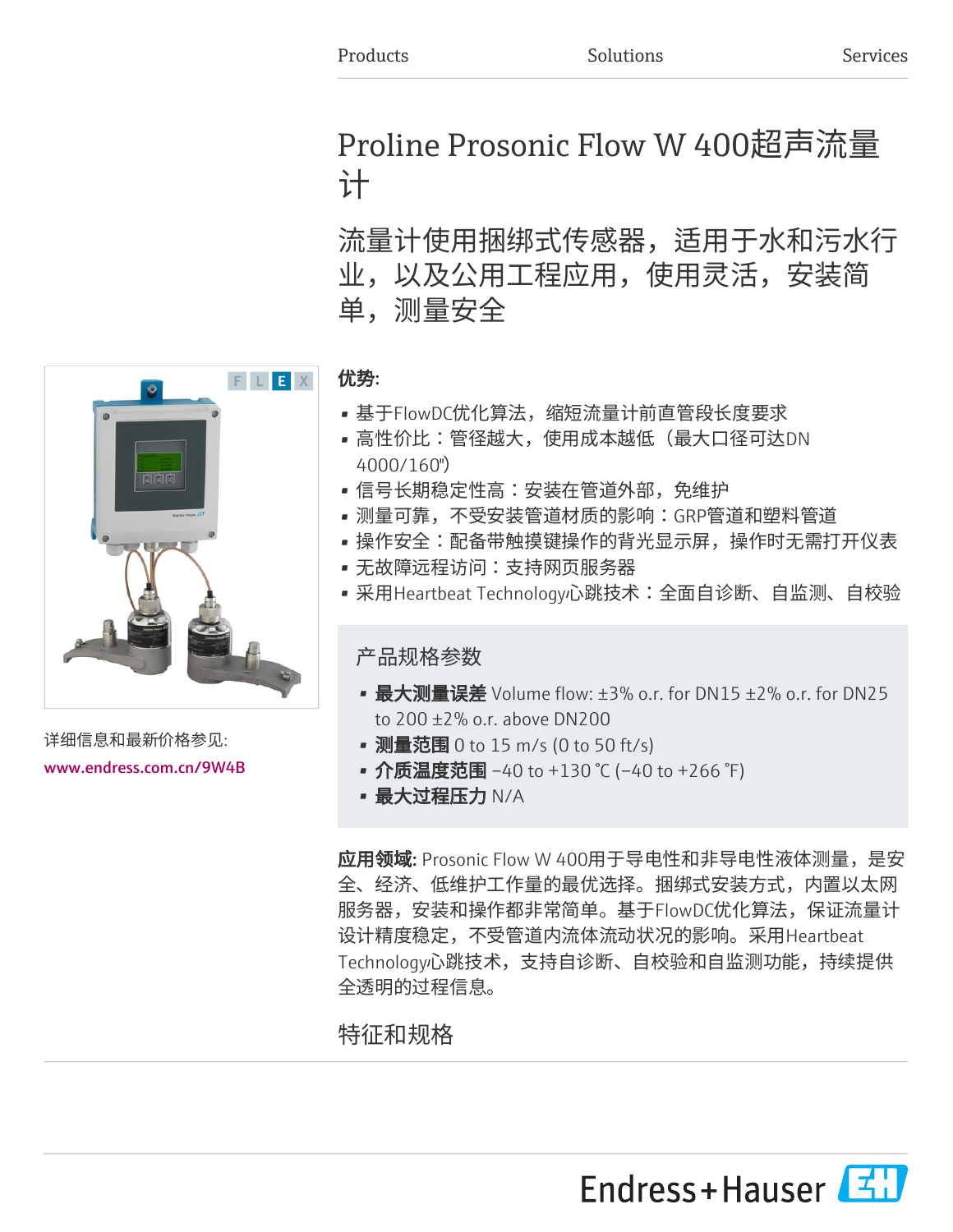# 液体 しょうしゃ かいしゃ 測量原理

### 超声波流量测量

# 产品标题

Clamp-on meter with Heartbeat Technology and web server for the water and wastewater industry.

Short inlet run thanks to FlowDC.

Bidirectional measurement for water and wastewater as well as process water and hydropower plants.

### 传感器特点

Low capital investment – cost-effectiveness increases with pipe diameter (up to DN 4000/156"). Long-term stable signal – maintenance-free permanent mounting from outside with coupling pads. Reliable measurement on various pipe materials – sensor for GRP and plastic pipes available.

Mounting without process interruption. Wide nominal diameter range: DN 15 to 4000 (½ to 160"). Medium temperature up to +130 °C (+266  $\degree$ F).

### 变送器特点

Safe operation – no need to open the device due to display with touch control, background lighting. Full remote access – web server. Integrated diagnostics, verification and monitoring – Heartbeat Technology. Transmitter housing made of durable polycarbonate or aluminium. Remote version for wall mounting. Integrated data logger: measured values monitoring.

### 公称口径范围

DN15 to 4000 (1/2 to 160")

#### Sensor materials

Clamp on system: Sensor holder 1.4301 (304), 1.4404 (316L) Sensor housing 1.4301 (304), 1.4404 (316L) Strapping bands 1.4301 (304), 1.4404 (316L)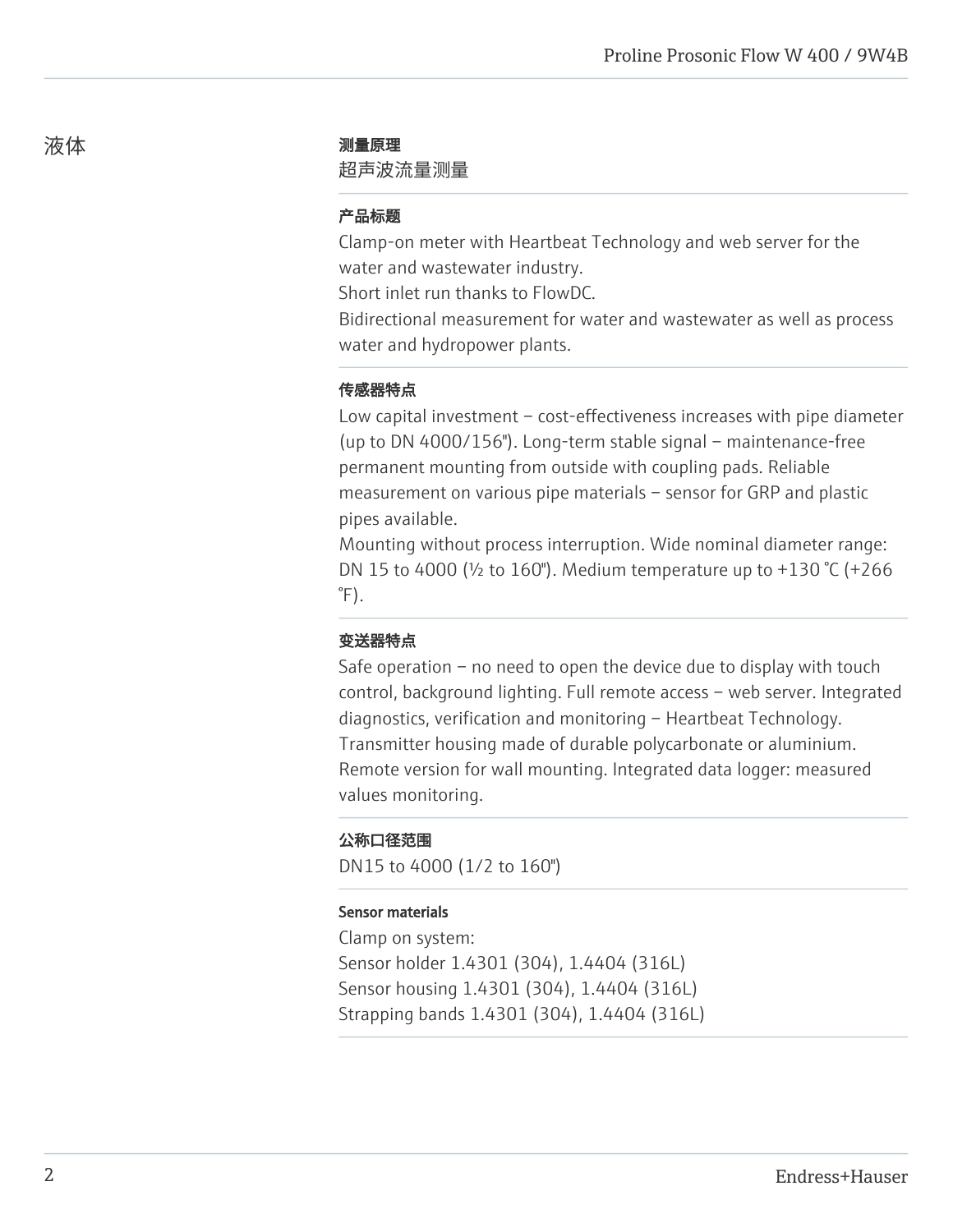#### 测量变量

Volume flow, Flow velocity, Sound velocity

### 最大测量误差

Volume flow:  $+3\%$  o.r. for DN15 ±2% o.r. for DN25 to 200 ±2% o.r. above DN200

### 测量范围

0 to 15 m/s (0 to 50 ft/s)

# 最大过程压力

N/A

### 介质温度范围

 $-40$  to  $+130$  °C ( $-40$  to  $+266$  °F)

### 环境温度范围

Sensor DN 15 to 65: -40 to 130°C Sensor DN 50 to 4000: -40 to 130°C

#### 传感器外壳材质

N/A

# 变送器外壳材质

Wall-mounted housing Polycarbonat; AlSi10Mg, coated

### 防护等级

Transmitter: IP66/67, Type 4X enclosure Sensor: IP66/67, Type 4X enclosure, IP68, Type 6P enclosure (optional)

#### 显示/操作

4‐line backlit display with touch control (operation from outside) Configuration via local display, web browser and operating tools possible